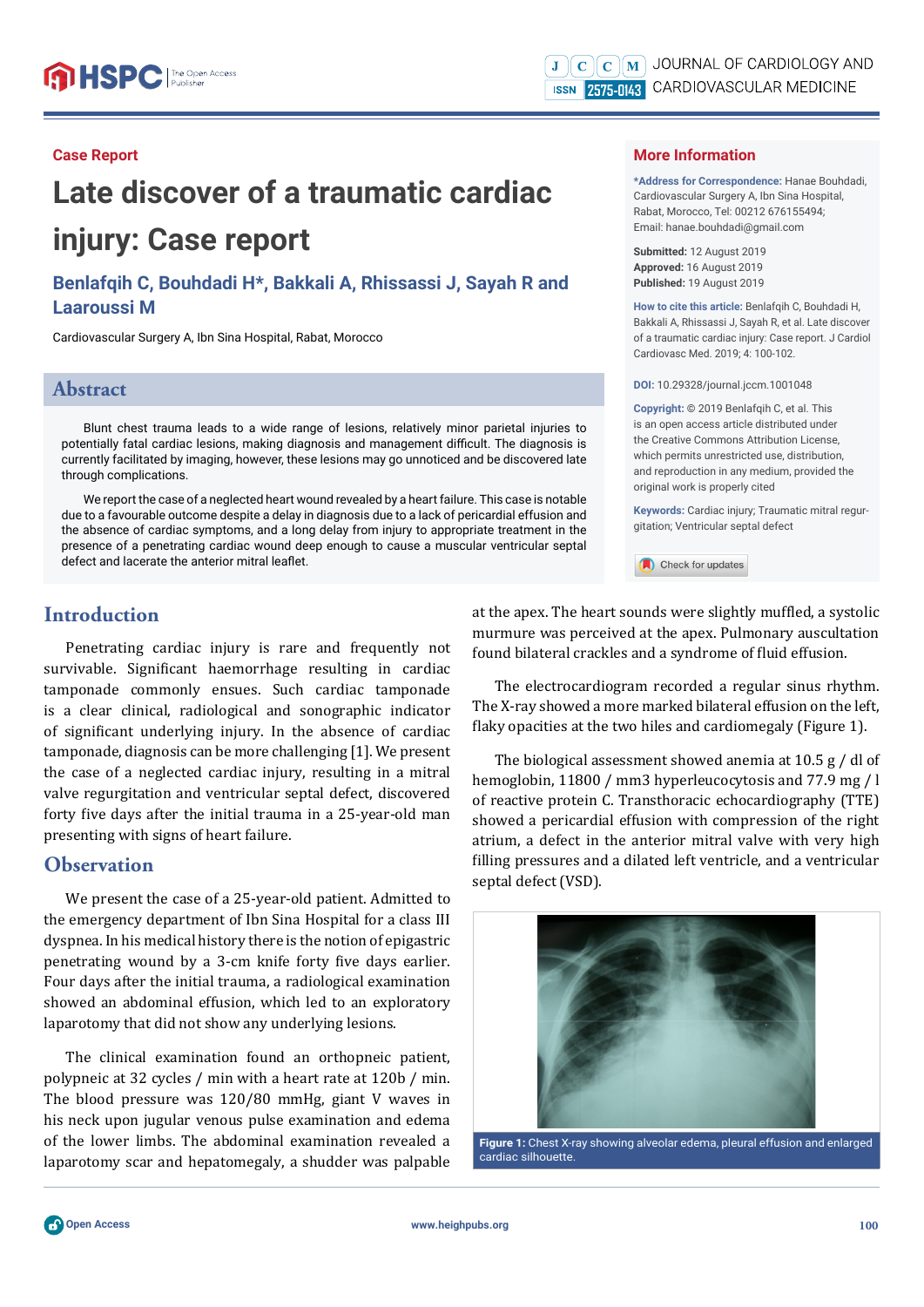

Surgery was indicated and performed within the forty eight hours following diagnosis.

After sternotomy and opening of the pericardium which was thickened, an effusion with false membranes is revealed. There was no obvious bleeding point, and the point of break-in could not be objectified. After initiation of routine cardiopulmonary bypass, aortic cross-clamping and adequate myocardial protection, the mitral valve was exposed through a trans-septal approach, we revealed a 2 cm perforation in the anterior mitral valve (Figure 2). After suturing the defect (Figure 3), we proceeded to posterior mitral ring reduction by suture annuloplasty.

The subvalvular apparatus was undamaged.

The VSD was closed by two interrupted pledgeted prolene sutures (Figure 4).



**Figure 2:** Perforation of the body of the anterrior mitral valve (white arrow).



**Figure 3:** Continious suture of the tear of large mitral valve using 6-0 prolene (white arrow).



**Figure 4:** Closure of the VSD (black arrow) by two interrurpted pledgeted prolene sutures (white arrow).

Postoperative course was uneventful.

TTE showed a competent mitral valve and no residual shunt.

Follow-up at six months finds an asymptomatic patient.

#### **Discussion**

Penetrating cardiac injury is one of the most lethal medical emergencies, with an estimated pre-hospital mortality rate of 94% and a subsequent in-hospital mortality rate of 50% among initial survivors. In a 10-year consecutive cohort of chest trauma victims with penetrating cardiac injuries from a major Scandinavian trauma center, approximately 50% died before reaching the hospital. Of the patients reaching the trauma center, the mortality was 50% despite high intensity of care. A predictor for survival was signs of life in the emergency room [2].

Initial clinical examination together with analysis of the trauma mechanism will provide vital information on potential severity and location of the injury. If the extent of the injury remains undetermined and the condition of the patient permits, imaging can provide further information [3].

In penetrating chest trauma, both ventricles are injured with similar frequency, but the RV is the most common site of entry because it forms most of the anterior surface of the heart. The most frequent trauma scenario is a young man who presents with a precordial stabbing or thoracic gunshot wound.

The initial manifestation is commonly cardiac tamponade and, depending on the haemodynamic stability of the patient, immediate surgical intervention may be necessary without further evaluation [4]. In the absence of cardiac tamponade, diagnosis can be more challenging. In this case of a 25-year old man stabbed, a significant pericardial effusion and cardiac tamponade did not occur despite an injury transversing the pericardium.

In our case, the epigastric wound was directed towards the thorax, passing through the diaphragm, then the right ventricle, the interventricular septum, and the anterior mitral valve (Figure 5).

The peritoneal effusion, mistaken for a hemoperitoneum, was actually, and given the context, an ascite secondary to ventricular dysfunction. Its discovery should have alerted the surgeon for more investigations.

## **Conclusion**

This case highlights the importance of a high index of suspicion for cardiac injury based on the mechanism, even in the absence of pericardial tamponade. In front of any wound in the epigastric region, cardiac involvement should be evoked. The possibility of septal defect or valvular lesion requires special attention and constant concern of the trauma team.